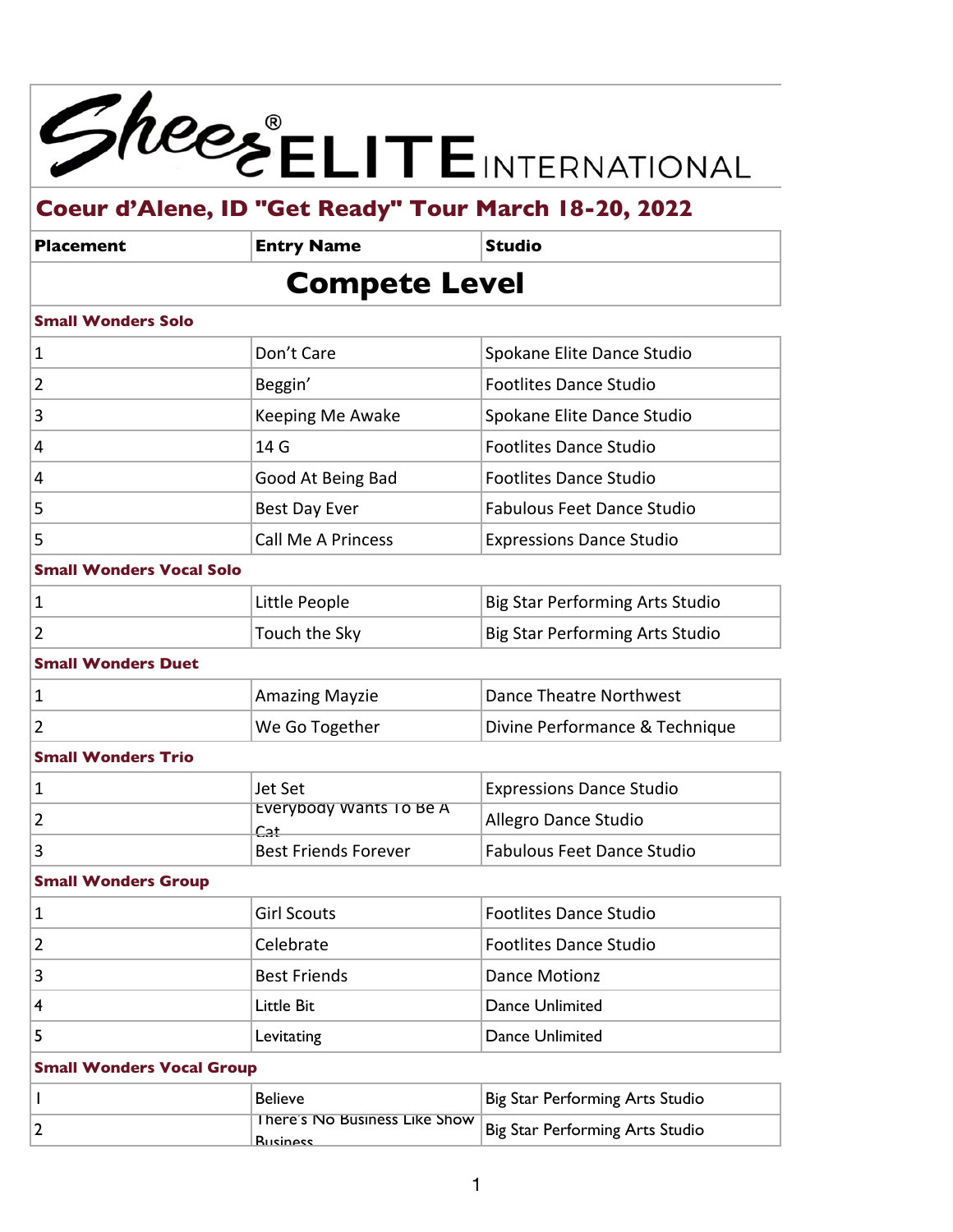| <b>Small Wonders Large Group</b> |                               |                                        |
|----------------------------------|-------------------------------|----------------------------------------|
| $\mathbf{1}$                     | D.R.E.A.M.                    | <b>Fabulous Feet Dance Studio</b>      |
| $\overline{2}$                   | Drive My Car                  | <b>Fabulous Feet Dance Studio</b>      |
| <b>Junior Solo</b>               |                               |                                        |
| 1                                | At The Pool                   | <b>Footlites Dance Studio</b>          |
| 2                                | Popular                       | <b>Fabulous Feet Dance Studio</b>      |
| 3                                | A Little Prayer               | <b>GROOVZ Studio of Dance</b>          |
| 4                                | F-A-B-U-L-O-U-S               | <b>Footlites Dance Studio</b>          |
| 5                                | Snap Clap                     | <b>Expressions Dance Studio</b>        |
| <b>Junior Vocal Solo</b>         |                               |                                        |
| 1                                | Good Girl Winnie Foster       | <b>Big Star Performing Arts Studio</b> |
| $\overline{2}$                   | For The First Time in Forever | <b>Big Star Performing Arts Studio</b> |
| <b>Junior Duet</b>               |                               |                                        |
| 1                                | Finesse                       | <b>Footlites Dance Studio</b>          |
| $\overline{2}$                   | <b>Rainbow Connection</b>     | <b>Fabulous Feet Dance Studio</b>      |
| 3                                | Sister, Sister                | Northern Dance Academy                 |
| 4                                | Juke Box Baby                 | Allegro Dance Studio                   |
| 5                                | Friend Like Me                | <b>Fabulous Feet Dance Studio</b>      |
| <b>Junior Vocal Duet</b>         |                               |                                        |
| 1                                | <b>Stepsister Lament</b>      | <b>Big Star Performing Arts Studio</b> |
| $\overline{2}$                   | A Little Bit of You           | <b>Big Star Performing Arts Studio</b> |
| <b>Junior Trio</b>               |                               |                                        |
| 1                                | Smile                         | <b>Dance Theatre Northwest</b>         |
| $\overline{2}$                   | <b>Ordinary Day</b>           | <b>Dance Theatre Northwest</b>         |
| 3                                | Hang In There Baby            | <b>Fabulous Feet Dance Studio</b>      |
| <b>Junior Group</b>              |                               |                                        |
| L                                | Shopoholic                    | <b>Footlites Dance Studio</b>          |
| $\overline{2}$                   | I Lived                       | <b>Fabulous Feet Dance Studio</b>      |
| 3                                | <b>Beauty Shop</b>            | <b>Footlites Dance Studio</b>          |
| 4                                | No Bad News                   | <b>Dance Theatre Northwest</b>         |
| 5                                | Send Me On My Way             | Allegro Dance Studio                   |
| <b>Junior Large Group</b>        |                               |                                        |
| L                                | <b>Bushel and a Peck</b>      | <b>Expressions Dance Studio</b>        |
| $\overline{2}$                   | Johnny B Good                 | <b>Fabulous Feet Dance Studio</b>      |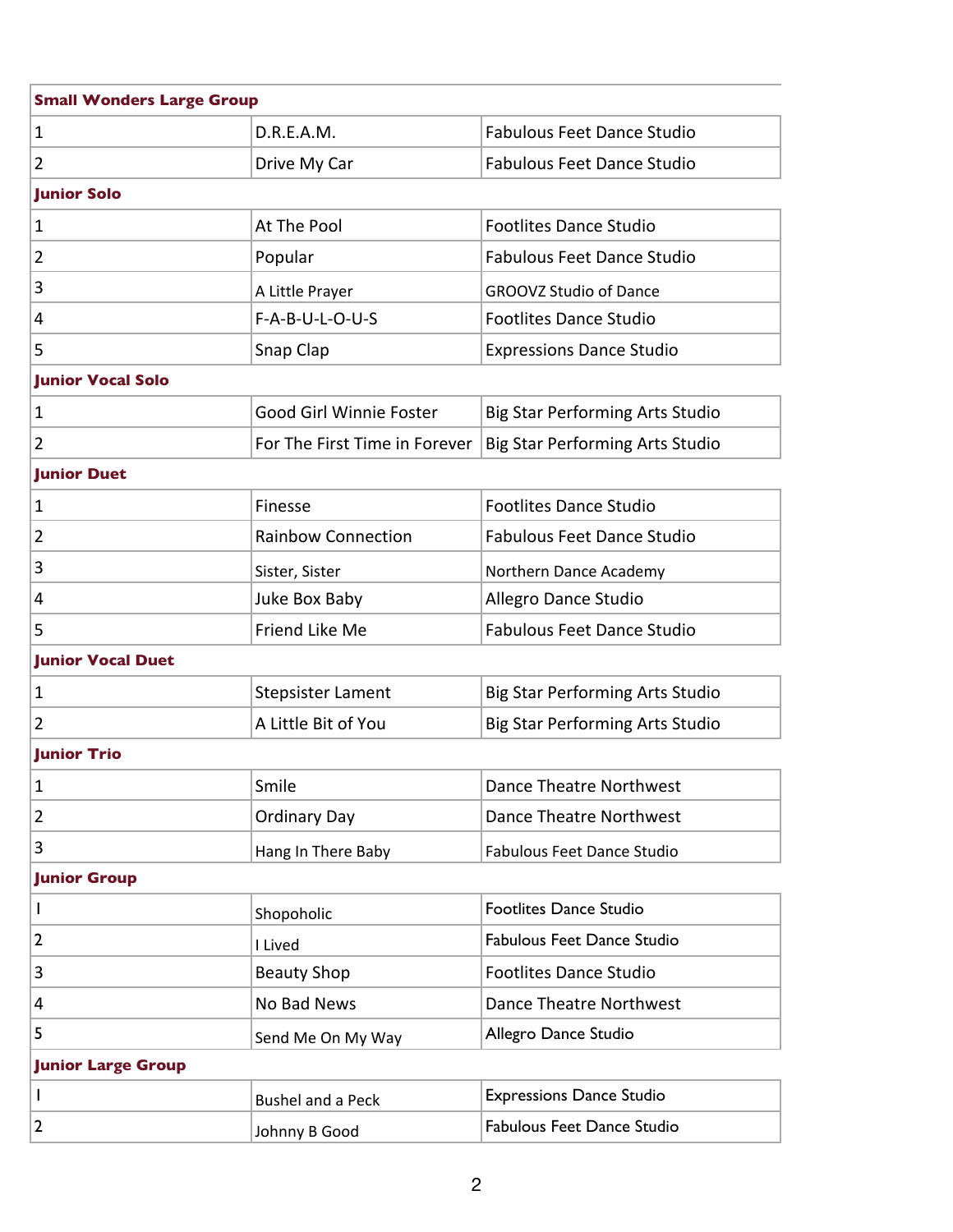| $\overline{3}$              | Nothing from Nothing     | <b>Fabulous Feet Dance Studio</b> |
|-----------------------------|--------------------------|-----------------------------------|
| 4                           | Jungle                   | <b>Footlites Dance Studio</b>     |
| 5                           | Pennies From Heaven      | Allegro Dance Studio              |
| <b>Pre-Teen Solo</b>        |                          |                                   |
| $\mathbf{I}$                | Oh My Feet!              | <b>Footlites Dance Studio</b>     |
| $\overline{2}$              | Spooky                   | <b>Expressions Dance Studio</b>   |
| 3                           | A-Train                  | <b>Footlites Dance Studio</b>     |
| 4                           | Warrior                  | <b>Footlites Dance Studio</b>     |
| 5                           | Human                    | Footlites Dance Studio            |
| <b>Pre-Teen Vocal Solo</b>  |                          |                                   |
| $\mathbf{I}$                | <b>Almost There</b>      | Big Star Performing Arts Studio   |
| <b>Pre-Teen Duet</b>        |                          |                                   |
| $\mathbf{I}$                | End of the Line          | <b>Footlites Dance Studio</b>     |
| $\overline{2}$              | Clueless                 | <b>Footlites Dance Studio</b>     |
| 3                           | Fabulous                 | <b>GROOVZ Studio of Dance</b>     |
| 4                           | Covergirl                | Footlites Dance Studio            |
| 5                           | Ain't Too Proud          | <b>Fabulous Feet Dance Studio</b> |
| <b>Pre-Teen Vocal Duet</b>  |                          |                                   |
| T                           | <b>Sisters</b>           | Big Star Performing Arts Studio   |
| <b>Pre-Teen Trio</b>        |                          |                                   |
| $\mathbf{I}$                | Clumsy                   | Allegro Dance Studio              |
| $\overline{2}$              | Salute                   | Dance Theatre Northwest           |
|                             | Stepsisters              | Footlites Dance Studio            |
| <b>Pre-Teen Group</b>       |                          |                                   |
|                             |                          |                                   |
| $\mathbf{I}$                | $9$ to 5                 | Footlites Dance Studio            |
| $\overline{2}$              | At the Marriott          | <b>Footlites Dance Studio</b>     |
| $\overline{\mathbf{3}}$     | The Business             | Dance Unlimited                   |
| $\overline{\mathbf{4}}$     | <b>Stepsister Lament</b> | Dance Theatre Northwest           |
| 5                           | Lovely                   | <b>Dance Unlimited</b>            |
| <b>Pre-Teen Vocal Group</b> |                          |                                   |
| T                           | Elegance                 | Big Star Performing Arts Studio   |
| <b>Pre-Teen Large Group</b> |                          |                                   |
| $\mathbf{I}$                | 7th Grade                | <b>Footlites Dance Studio</b>     |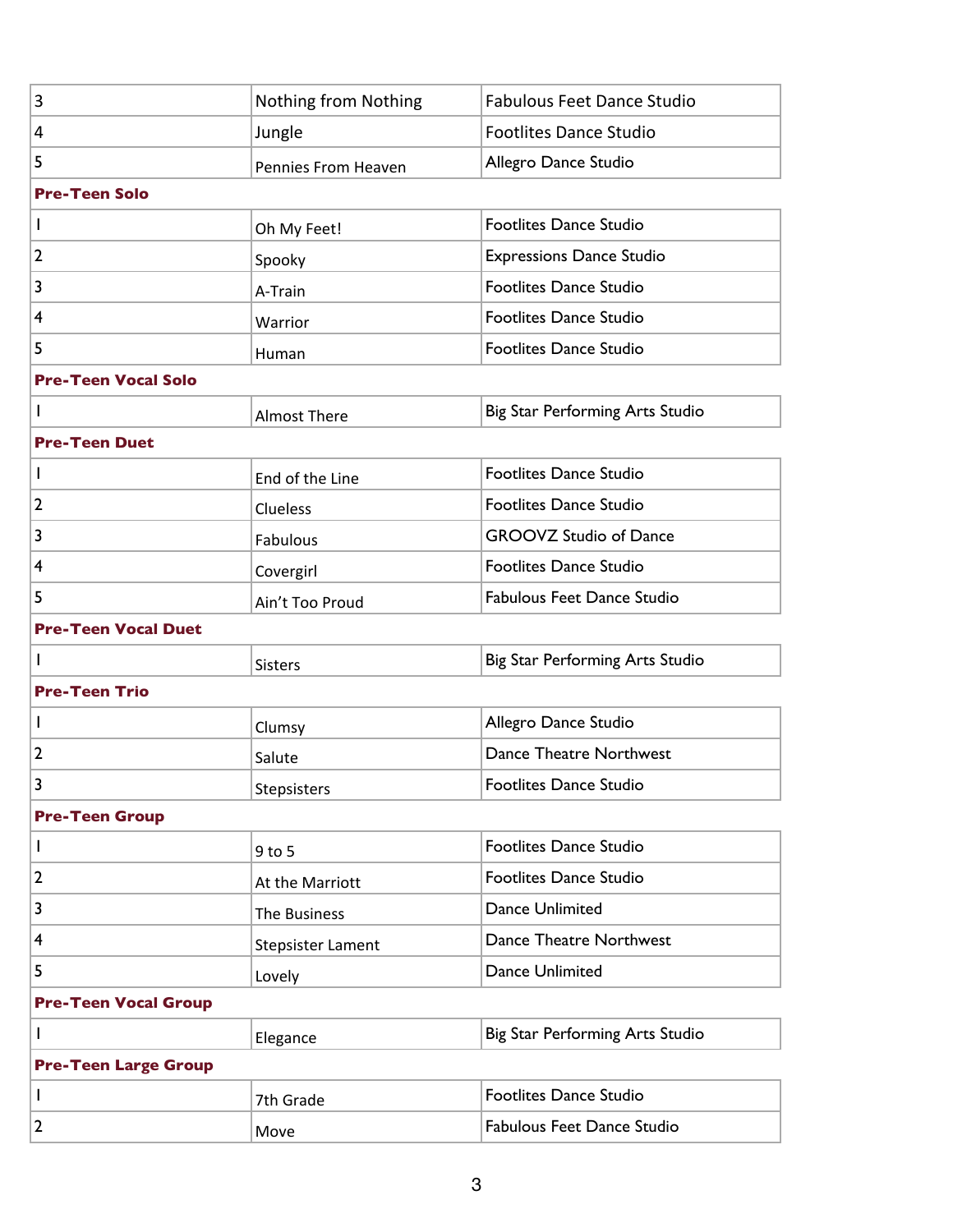| 3                                 | Carry You                     | <b>Dance Unlimited</b>            |
|-----------------------------------|-------------------------------|-----------------------------------|
| 4                                 | Industry                      | Dance Unlimited                   |
| <b>Pre-Teen Vocal Large Group</b> |                               |                                   |
| $\mathbf{I}$                      | It's Time to Dance            | Big Star Performing Arts Studio   |
| 2                                 | Somebody to Love              | Big Star Performing Arts Studio   |
| <b>Teen Solo</b>                  |                               |                                   |
| L                                 | Looking at Me                 | <b>GROOVZ Studio of Dance</b>     |
| 2                                 | Brown Eyed Girl               | <b>Fabulous Feet Dance Studio</b> |
| 3                                 | Love So Soft                  | <b>GROOVZ Studio of Dance</b>     |
| 4                                 | Unstoppable                   | <b>Footlites Dance Studio</b>     |
| 5                                 | Skyscraper                    | <b>Footlites Dance Studio</b>     |
| 5                                 | Up Up Up Up Up Up             | <b>Fabulous Feet Dance Studio</b> |
| <b>Teen Vocal Solo</b>            |                               |                                   |
|                                   | <b>Greatest Star</b>          | Big Star Performing Arts Studio   |
| 2                                 | Don't You Worry 'Bout a Thing | Big Star Performing Arts Studio   |
| 3                                 | The Villain I Appear to Be    | Big Star Performing Arts Studio   |
| 4                                 | I Gotta Get Out               | Big Star Performing Arts Studio   |
| 4                                 | 20th Century Fox Mambo        | Big Star Performing Arts Studio   |
| 5                                 | Alyssa Greene                 | Big Star Performing Arts Studio   |
| <b>Teen Duet</b>                  |                               |                                   |
|                                   | Girls                         | <b>Footlites Dance Studio</b>     |
| 2                                 | Nowadays                      | <b>Fabulous Feet Dance Studio</b> |
| 3                                 | Best of My Love               | <b>Fabulous Feet Dance Studio</b> |
| 4                                 | Laverne & Shirley             | <b>Footlites Dance Studio</b>     |
| <b>Teen Vocal Duet</b>            |                               |                                   |
| L                                 | Somethings Are Meant to Be    | Big Star Performing Arts Studio   |
| 2                                 | <b>Tell Him</b>               | Big Star Performing Arts Studio   |
| 3                                 | Love Is An Open Door          | Big Star Performing Arts Studio   |
| 3                                 | Marry the Man Today           | Big Star Performing Arts Studio   |
| 4                                 | Romeo and Juliet              | Big Star Performing Arts Studio   |
| 5                                 | Partner in Crime              | Big Star Performing Arts Studio   |
| <b>Teen Vocal Trio</b>            |                               |                                   |
|                                   | <b>Revenge Party</b>          | Big Star Performing Arts Studio   |
| 2                                 | Wannabe                       | Big Star Performing Arts Studio   |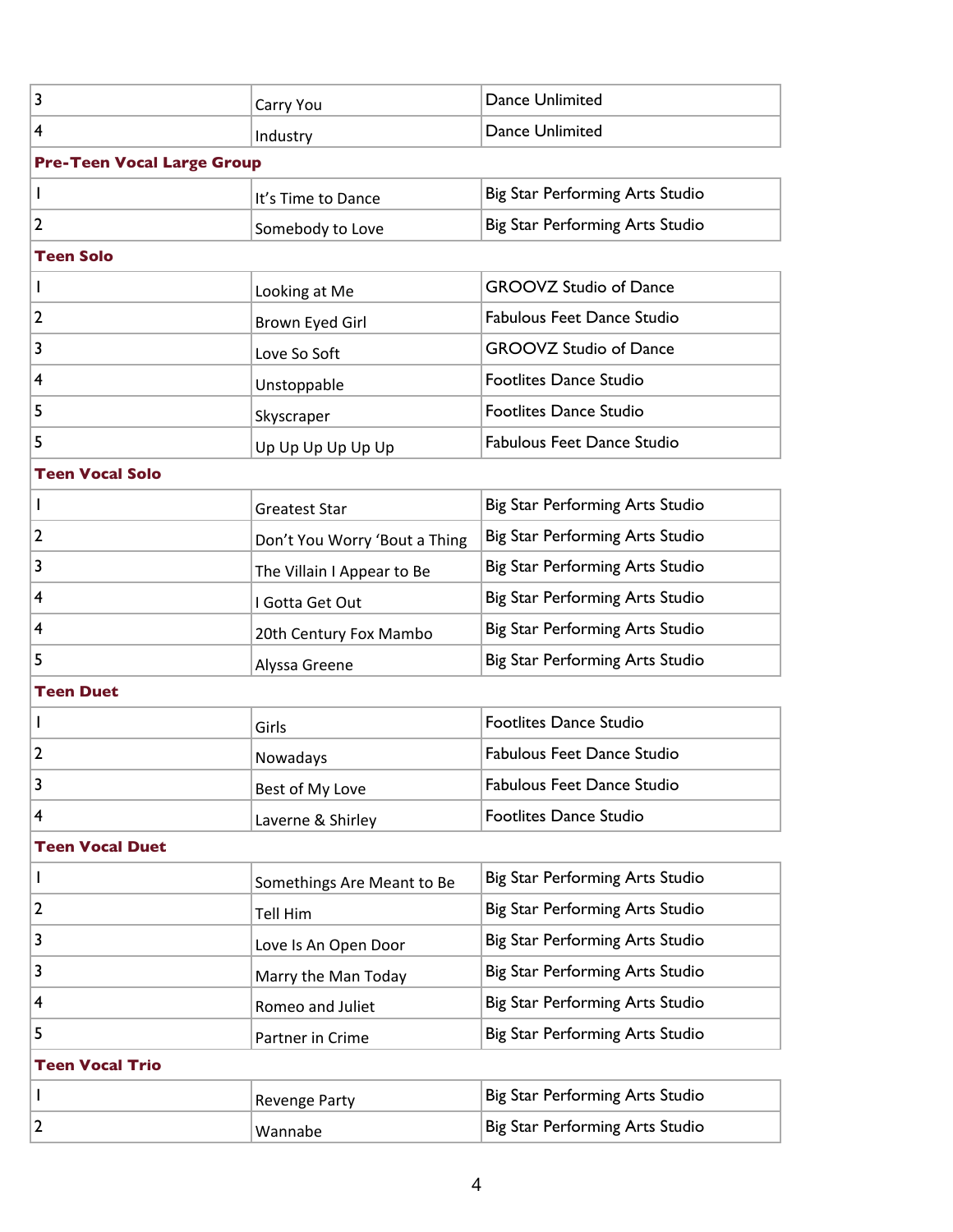| 3                                | I Hate Shakespeare          | Big Star Performing Arts Studio   |
|----------------------------------|-----------------------------|-----------------------------------|
| 4                                | I Got You                   | Big Star Performing Arts Studio   |
| 5                                | Little Shop of Horrors      | Big Star Performing Arts Studio   |
| <b>Teen Group</b>                |                             |                                   |
| I.                               | Ghostbusters                | <b>Footlites Dance Studio</b>     |
| 2                                | Animal                      | <b>Footlites Dance Studio</b>     |
| 3                                | The Illest                  | Big Star Performing Arts Studio   |
| 4                                | Kill This Love              | Big Star Performing Arts Studio   |
| <b>Teen Vocal Group</b>          |                             |                                   |
| T                                | <b>Opening Up</b>           | Big Star Performing Arts Studio   |
| 2                                | <b>Jet Set</b>              | Big Star Performing Arts Studio   |
| <b>Teen Large Group</b>          |                             |                                   |
| T                                | Construction                | <b>Footlites Dance Studio</b>     |
| 2                                | For Real                    | Fabulous Feet Dance Studio        |
| 3                                | <b>Break Free</b>           | Fabulous Feet Dance Studio        |
| 4                                | Gentlemen                   | Big Star Performing Arts Studio   |
| <b>Teen Large Group</b>          |                             |                                   |
| $\mathbf{I}$                     | Another Day of Sun          | Big Star Performing Arts Studio   |
| <b>Senior Solo</b>               |                             |                                   |
| T                                | I was Born A Dreamer        | <b>Fabulous Feet Dance Studio</b> |
| 2                                | Empire                      | <b>GROOVZ Studio of Dance</b>     |
| 3                                | <b>Hot Landing</b>          | Spokane Elite Dance Studio        |
| 12 & Under Production            |                             |                                   |
| T                                | Another Op'Nin Another Show | Big Star Performing Arts Studio   |
| 13 & Up Vocal Production         |                             |                                   |
| L                                | On My Way                   | Big Star Performing Arts Studio   |
| 2                                | Welcome to Wonderland       | Big Star Performing Arts Studio   |
|                                  | <b>Elite Level</b>          |                                   |
| <b>Small Wonders Solo</b>        |                             |                                   |
| $\mathbf{1}$                     | Surf Crazy                  | Spokane Elite Dance Studio        |
| <b>Small Wonders Large Group</b> |                             |                                   |
| 1                                | Zombieland                  | Spokane Elite Dance Studio        |
| 2                                | <b>Strange Sight</b>        | Dance Center of Spokane           |
| <b>Small Wonders Line</b>        |                             |                                   |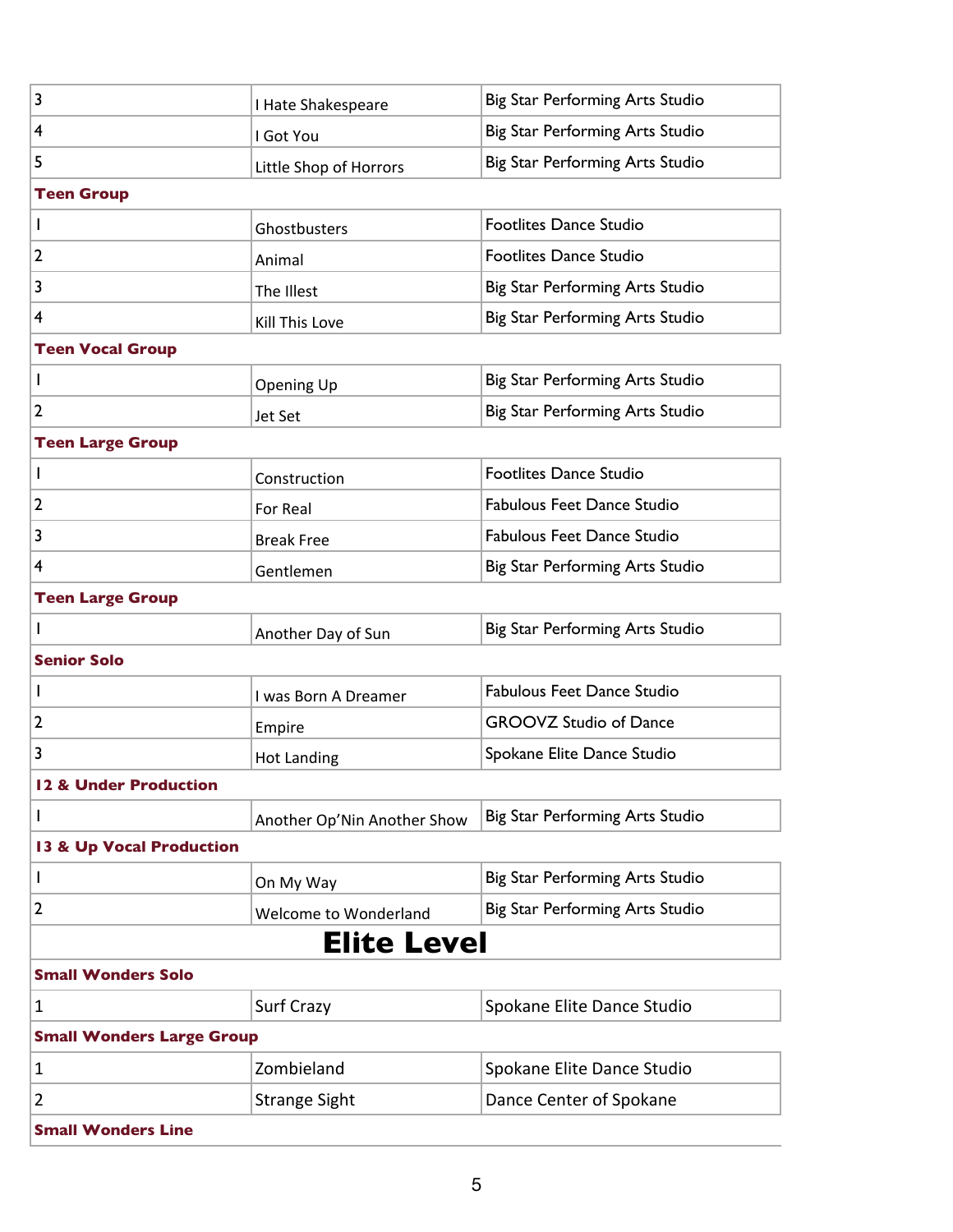| $\mathbf{1}$              | Hudson Street Orphanage        | Spokane Elite Dance Studio      |
|---------------------------|--------------------------------|---------------------------------|
| <b>Junior Solo</b>        |                                |                                 |
| $\mathbf{1}$              | <b>Music Music Music</b>       | Allegro Dance Studio            |
| 2                         | Once Upon A December           | Keeley Howard/Independent       |
| 3                         | Petite Fleur                   | Allegro Dance Studio            |
| 4                         | Dream                          | Spokane Elite Dance Studio      |
| 5                         | Don't Give Up On Me            | Divine Performance & Technique  |
| <b>Junior Duet</b>        |                                |                                 |
| $\mathbf{1}$              | Conga                          | Allegro Dance Studio            |
| 2                         | Someday                        | Dance Center of Spokane         |
| 3                         | We Want It All                 | Divine Performance & Technique  |
| 4                         | Emergency                      | Divine Performance & Technique  |
| <b>Junior Trio</b>        |                                |                                 |
| 1                         | <b>Good Girl Winnie Foster</b> | Dance Center of Spokane         |
| 2                         | I Like It                      | Spokane Elite Dance Studio      |
| 3                         | Trouble                        | Spokane Elite Dance Studio      |
| 4                         | I Don't Wanna Miss A Thing     | Spokane Elite Dance Studio      |
| <b>Junior Group</b>       |                                |                                 |
| T                         | Look Out!                      | Dance Center of Spokane         |
|                           |                                | Divine Performance & Technique  |
| 2                         | Ooh Child                      |                                 |
| 3                         | Sing                           | Spokane Elite Dance Studio      |
| 4                         | <b>Rhythm Nation</b>           | Allegro Dance Studio            |
| 5                         | Surf Crazy                     | Divine Performance & Technique  |
| <b>Junior Large Group</b> |                                |                                 |
| T                         | Ease on Down the Road          | Dance Center of Spokane         |
| 2                         | Strut                          | Spokane Elite Dance Studio      |
| <b>Pre-Teen Solo</b>      |                                |                                 |
| I                         | <b>White Flag</b>              | <b>Dance Motionz</b>            |
| 2                         | I Am                           | Northern Dance Academy          |
| 3                         | Love Myself                    | <b>Dance Motionz</b>            |
| 4                         | Wicked                         | <b>Expressions Dance Studio</b> |
| 5                         | Her                            | <b>Dance Motionz</b>            |
| <b>Pre-Teen Duo</b>       |                                |                                 |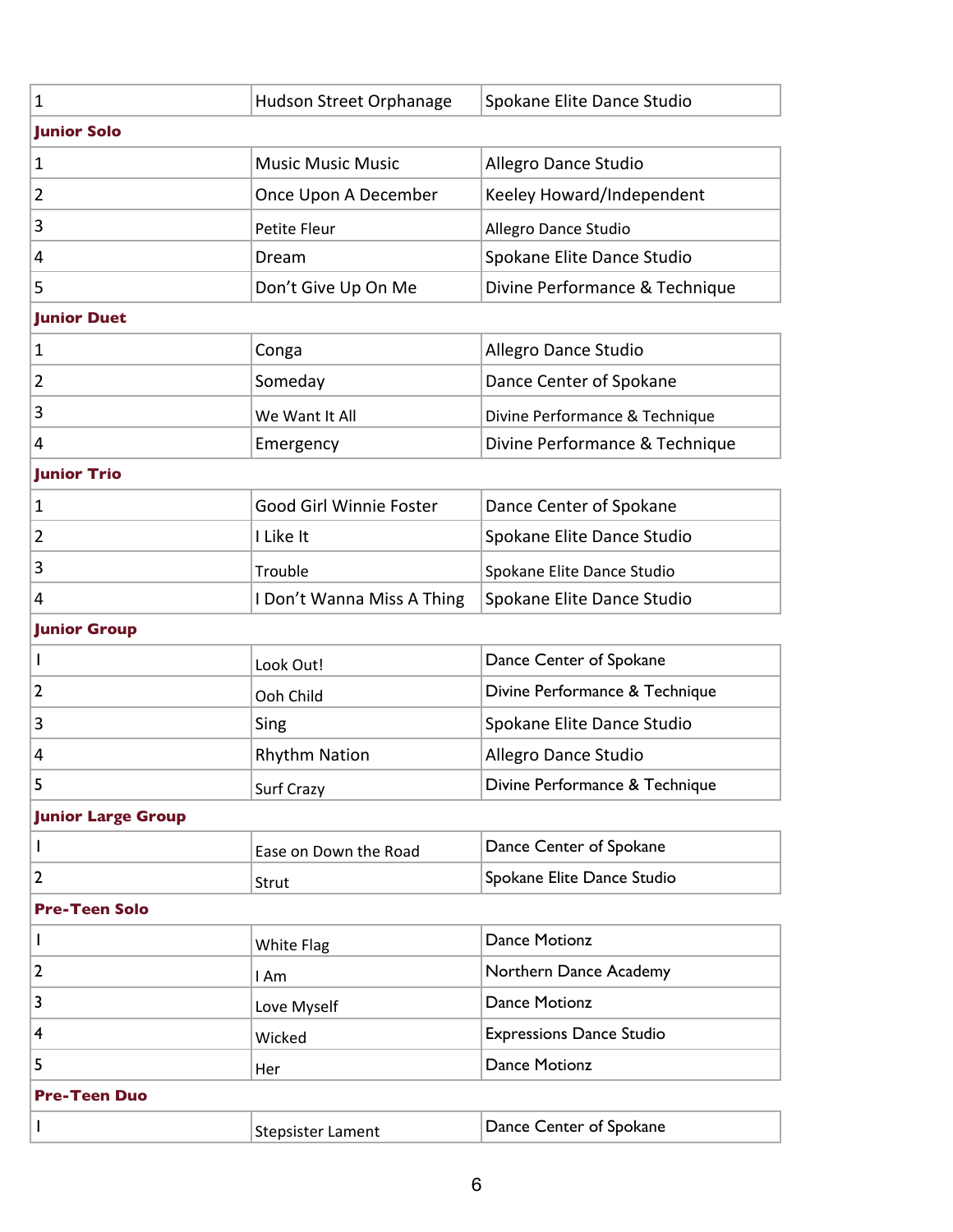| $\overline{2}$              | Somebody's Got Your Back      | Northern Dance Academy            |
|-----------------------------|-------------------------------|-----------------------------------|
| 3                           | Secret                        | Dance Center of Spokane           |
| <b>Pre-Teen Trio</b>        |                               |                                   |
| I                           | Heartburn                     | <b>Dance Motionz</b>              |
| $\overline{2}$              | <b>Growing Pains</b>          | Dance Theatre Northwest           |
| <b>Pre-Teen Group</b>       |                               |                                   |
| I                           | Size                          | <b>Dance Motionz</b>              |
| $\overline{2}$              | A Thousand Miles              | <b>Dance Motionz</b>              |
| 3                           | Asylum                        | <b>Expressions Dance Studio</b>   |
| 4                           | Attention                     | <b>Dance Motionz</b>              |
| 5                           | Gotta Move On                 | Dance Center of Spokane           |
| <b>Pre-Teen Large Group</b> |                               |                                   |
| L                           | Girls                         | <b>Dance Motionz</b>              |
| $\overline{2}$              | Over Soon                     | <b>Dance Motionz</b>              |
| 3                           | Proud Mary                    | Dance Center of Spokane           |
| 4                           | Boogie Bumper                 | Northern Dance Academy            |
| 5                           | Mobbin                        | Spokane Elite Dance Studio        |
| <b>Teen Solo</b>            |                               |                                   |
| I                           | Hypnosis                      | <b>Dance Motionz</b>              |
| $\overline{2}$              | Survivor                      | <b>Expressions Dance Studio</b>   |
| 3                           | Ms Carter                     | <b>Dance Motionz</b>              |
| 4                           | <b>Toxic</b>                  | <b>Dance Motionz</b>              |
|                             | Piece By Piece                | Dance Motionz                     |
| <b>Teen Duet</b>            |                               |                                   |
| I                           | One To The Two                | Dance Unlimited                   |
| $\overline{2}$              | The Winner Is                 | <b>Fabulous Feet Dance Studio</b> |
| 3                           | Wisely and Slow               | Dance Center of Spokane           |
| 3                           | Ain't Got Far To Go           | <b>Dance Motionz</b>              |
| 4                           | Poisoning Pigeons in the Park | Dance Center of Spokane           |
| 5                           | You've Got A Friend           | Fabulous Feet Dance Studio        |
| <b>Teen Trio</b>            |                               |                                   |
| $\mathsf{I}$                | Hype                          | <b>Dance Motionz</b>              |
| $\overline{2}$              | Fashionista                   | <b>Fabulous Feet Dance Studio</b> |
| 3                           | Deep End                      | Fabulous Feet Dance Studio        |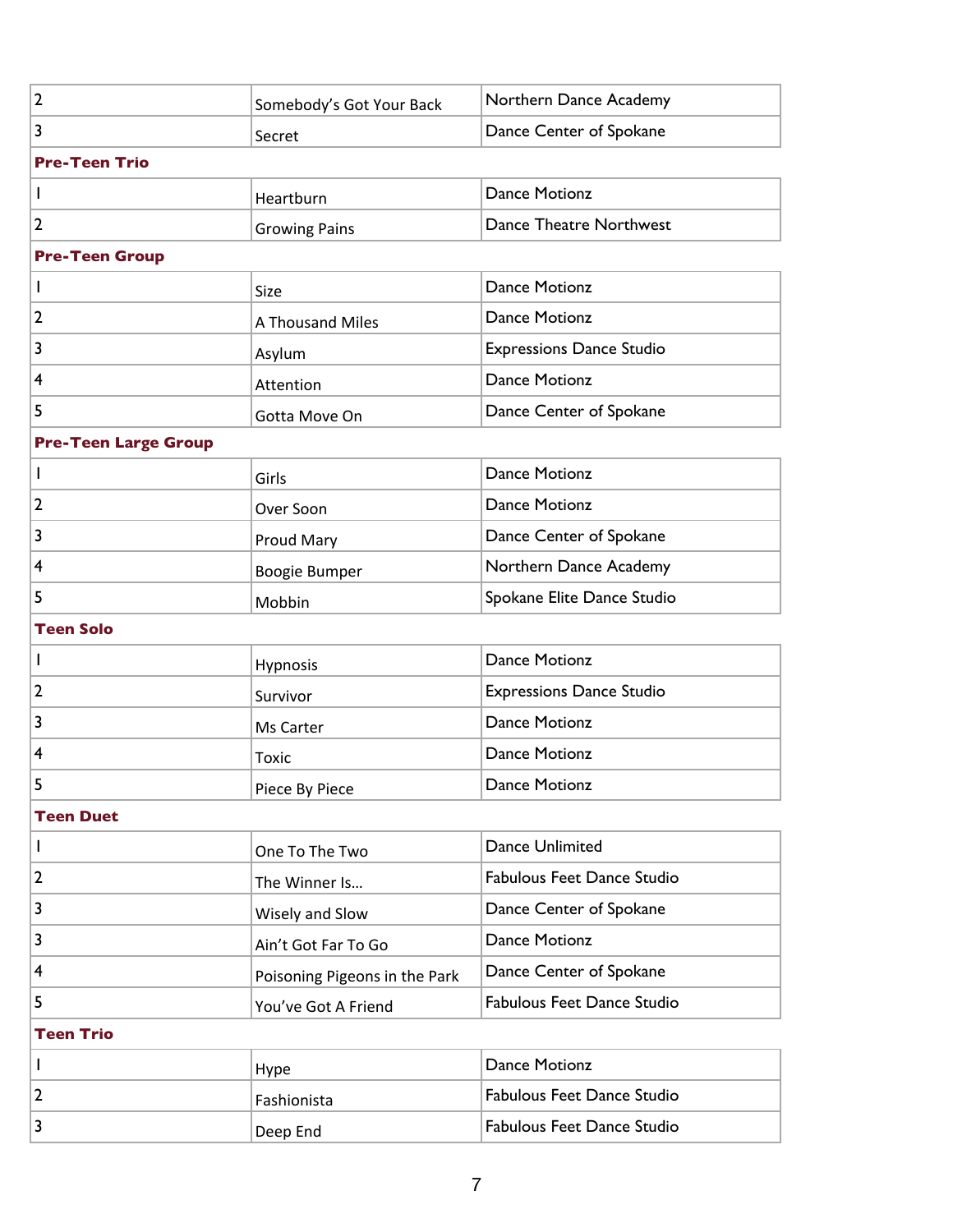| 4                       | Use What You Got             | Dance Theatre Northwest           |
|-------------------------|------------------------------|-----------------------------------|
| 5                       | Roma Fade                    | Northern Dance Academy            |
| <b>Teen Group</b>       |                              |                                   |
| L                       | Can't Help Falling In Love   | <b>Dance Motionz</b>              |
| 2                       | Heroes                       | Dance Motionz                     |
| 3                       | Freedom                      | <b>Dance Motionz</b>              |
| 4                       | Lady Madonna                 | <b>Fabulous Feet Dance Studio</b> |
| 5                       | Liar                         | <b>Dance Motionz</b>              |
| <b>Teen Large Group</b> |                              |                                   |
| L                       | Benji                        | <b>Dance Motionz</b>              |
| 2                       | The Room Where It Happens    | Spokane Elite Dance Studio        |
| 3                       | Werk Out                     | Dance Center of Spokane           |
| 3                       | Heaven I Know                | Dance Center of Spokane           |
| 4                       | Safe Place To Land           | <b>Dance Motionz</b>              |
| 5                       | The Both Reached for the Gun | Dance Theatre Northwest           |
| <b>Senior Solo</b>      |                              |                                   |
| L                       | I'm Tired, You're Lonely     | Dance Center of Spokane           |
| 2                       | Closure                      | <b>Dance Motionz</b>              |
| 3                       | <b>Bruises</b>               | <b>Dance Motionz</b>              |
| 4                       | Time                         | <b>Fabulous Feet Dance Studio</b> |
| 4                       | Don't Watch Me Cry           | Dance Center of Spokane           |
| 5                       | Missunderstood               | Allegro Dance Studio              |
| Senior Duet             |                              |                                   |
| L                       | Breakthrough                 | Dance Motionz                     |
| $\overline{2}$          | Up                           | Footlites Dance Studio            |
| 2                       | Two of Us On the Run         | Spokane Elite Dance Studio        |
| 3                       | Anchor                       | Dance Center of Spokane           |
| 4                       | Slip                         | Fabulous Feet Dance Studio        |
| 5                       | Power                        | <b>Fabulous Feet Dance Studio</b> |
| <b>Senior Trio</b>      |                              |                                   |
| L                       | Pump Up the Jam              | <b>Fabulous Feet Dance Studio</b> |
| 2                       | I'm Better                   | Spokane Elite Dance Studio        |
| 3                       | The Raven                    | <b>Footlites Dance Studio</b>     |
| <b>Senior Group</b>     |                              |                                   |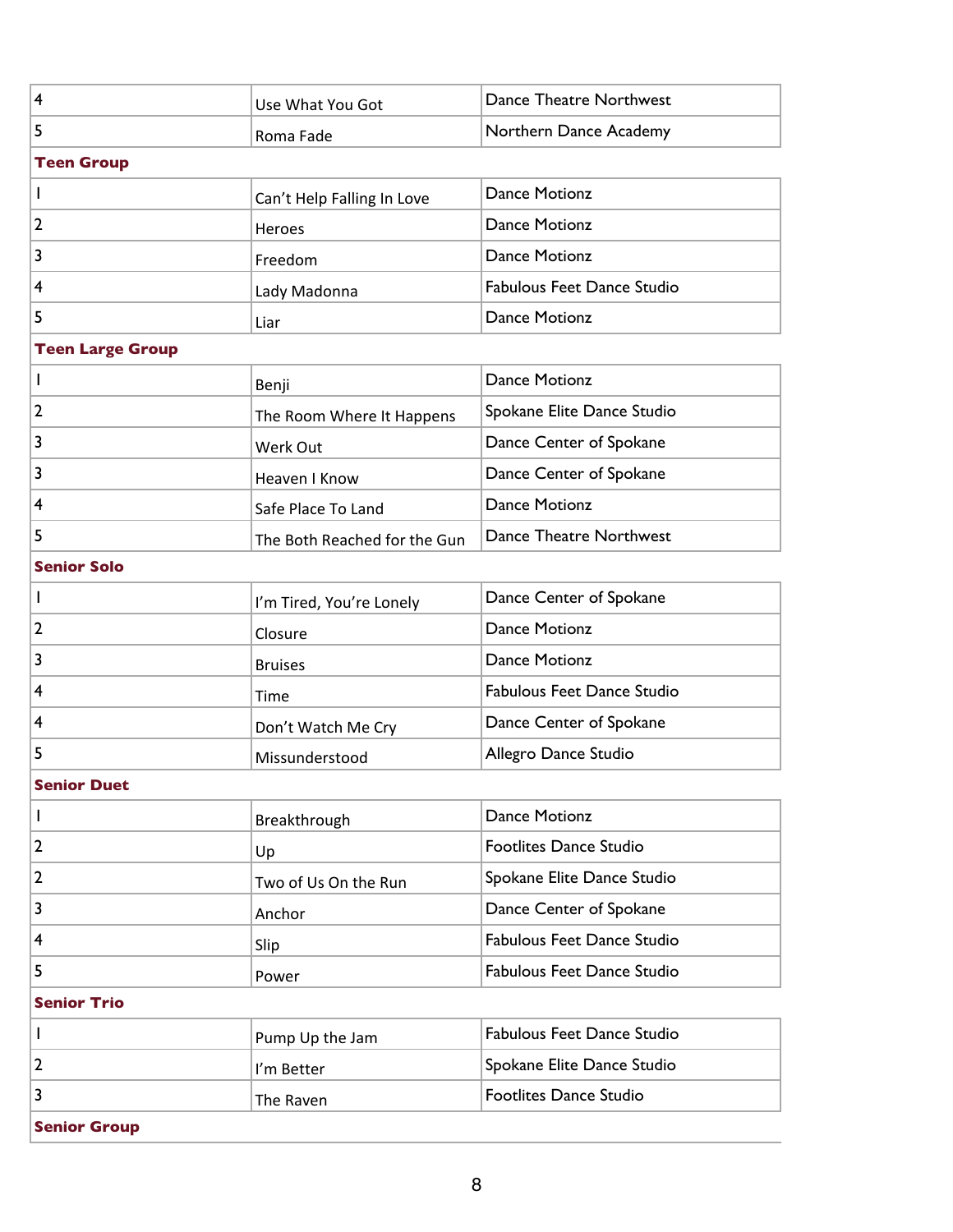| J.                                               | The State of Nothingness        | <b>Dance Motionz</b>              |
|--------------------------------------------------|---------------------------------|-----------------------------------|
| 2                                                | Somehow                         | Spokane Elite Dance Studio        |
| 3                                                | Armed 3                         | Dance Center of Spokane           |
| 4                                                | I Am Enough                     | Dance Center of Spokane           |
| 5                                                | <b>Tous Les Memes</b>           | Dance Center of Spokane           |
| <b>Senior Large Group</b>                        |                                 |                                   |
| T                                                | Panic                           | <b>Fabulous Feet Dance Studio</b> |
| $\overline{2}$                                   | Misirlou                        | <b>Fabulous Feet Dance Studio</b> |
| 3                                                | The Heist                       | Footlites Dance Studio            |
| 4                                                |                                 | <b>Fabulous Feet Dance Studio</b> |
|                                                  | Monsoon                         |                                   |
| 4                                                | Paradise                        | <b>Fabulous Feet Dance Studio</b> |
| 5                                                | <b>Radical Self</b>             | Dance Center of Spokane           |
| 12 and Under Production                          |                                 |                                   |
| $\mathbf 1$                                      | <b>DCOS Morning News</b>        | Dance Center of Spokane           |
|                                                  | <b>Pro-Am Level</b>             |                                   |
| <b>Adult Group</b>                               |                                 |                                   |
| 1                                                | #86 Men at Work                 | Dance Center of Spokane           |
|                                                  |                                 |                                   |
| <b>Overall Solo/Duet/Trio</b>                    |                                 |                                   |
| 1                                                | #118 Breakthrough               | <b>Dance Motionz</b>              |
| <b>Overall Group/Large Group/Line/Production</b> |                                 |                                   |
| $\mathbf{1}$                                     | #409 Can't Help Falling In Love | <b>Dance Motionz</b>              |
|                                                  | <b>Title Winners</b>            |                                   |
| <b>Miss Small Wonder</b>                         | Piper Holm                      |                                   |
| <b>Miss Junior</b>                               | Annabelle Lodge                 |                                   |
| 1st Runner Up                                    | Laney Garcia                    |                                   |
| 2nd Runner Up                                    | Alaina Creekmore                |                                   |
| Miss Pre-Teen                                    | <b>Betsy Panagiotou</b>         |                                   |
| 1st Runner Up                                    | Leila Belzer                    |                                   |
| 2nd Runner Up                                    | Maya Stevens                    |                                   |
| <b>Miss Teen</b>                                 | <b>Riley Collins</b>            |                                   |
| 1st Runner Up                                    | Samantha Dodd                   |                                   |
| 2nd Runner Up                                    | Hannah Wright                   |                                   |
| <b>Miss Senior</b>                               | Angelina Rios                   |                                   |
| 1st Runner Up                                    | <b>Faith Barley</b>             |                                   |
| 2nd Runner Up                                    | Skyler Harasek                  |                                   |
| Mr Pre-Teen                                      | Kody Higginbotham               |                                   |
| Mr Teen                                          | Nixon Round                     |                                   |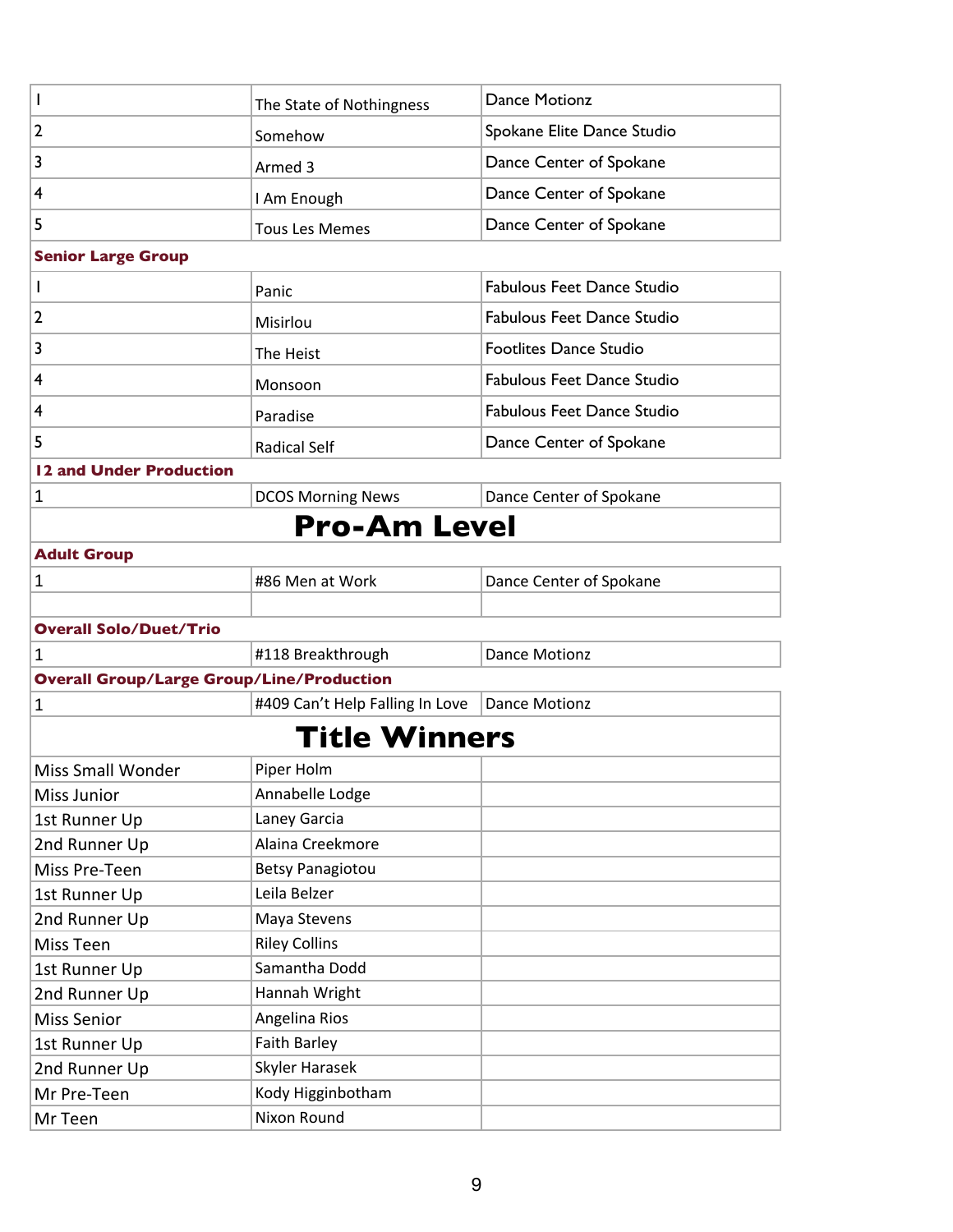| Mr Senior                 | Duncan Blake                                                   |                                                                                    |
|---------------------------|----------------------------------------------------------------|------------------------------------------------------------------------------------|
|                           |                                                                | Sheer Artist Award - First Place High Score Solo/Duet/Trio - 2022 Tour or National |
|                           | <b>Convention Scholarship</b>                                  |                                                                                    |
| Abbey Lambrecht           | <b>Madison Stamberger</b>                                      |                                                                                    |
| <b>April Hobson</b>       | Maria Vishwanath                                               |                                                                                    |
| Analisa Valdez            | <b>McKenzie Lanier</b>                                         |                                                                                    |
| <b>Bituin De Guzman</b>   | <b>Micray Williams</b>                                         |                                                                                    |
| <b>Bo Ausink</b>          | Moira MacDonald                                                |                                                                                    |
| <b>Britton Stachelski</b> | Nikki Lanier                                                   |                                                                                    |
| <b>Brooklyn Buth</b>      | Olivia Clark                                                   |                                                                                    |
| <b>Brooklyn Hester</b>    | Olivia Escure                                                  |                                                                                    |
| Caelin Varcoe             | Olivia Spartz                                                  |                                                                                    |
| Camryn Adams              | Peyton McCrery                                                 |                                                                                    |
| <b>Carys Williams</b>     | <b>Riley Compbell</b>                                          |                                                                                    |
| Claire Moua               | Sophia Binnall                                                 |                                                                                    |
| <b>Delaney Mosley</b>     | Sophie Taylor                                                  |                                                                                    |
| <b>Elliott Miranda</b>    | <b>Stanton Pennek</b>                                          |                                                                                    |
| <b>Faith Harris</b>       | Tamara Gnezdova                                                |                                                                                    |
| Josie Nagle               | Taya Cyr                                                       |                                                                                    |
| Kiera Gibson              | <b>Teagan Engel</b>                                            |                                                                                    |
| Leighton Loder            | <b>Tegan Moore</b>                                             |                                                                                    |
| Leila Belzar              | <b>Tessa Yost</b>                                              |                                                                                    |
| Lexi Hardesty             | Violet Jurcevich                                               |                                                                                    |
| Lila Wassif               | <b>Violet Stuart</b>                                           |                                                                                    |
| Lillian Rueter            | <b>Vivienne Gregory</b>                                        |                                                                                    |
| <b>Madison Cabrera</b>    | Zoey Case                                                      |                                                                                    |
|                           |                                                                |                                                                                    |
|                           | Sheer Competition Voucher - First Place High Score Group/Large |                                                                                    |
|                           | <b>Group/Line/Production/Overall</b>                           |                                                                                    |
| Overall G/LG/L/P, Overall |                                                                | <b>Dance Motionz</b>                                                               |
| S/D/T, PreTeen Group,     |                                                                |                                                                                    |
| PreTeen Large Group, Teen | \$950                                                          |                                                                                    |
| Group, Teen Large Group,  |                                                                |                                                                                    |
| Senior Group              |                                                                |                                                                                    |
| Small Wonders Group,      |                                                                | <b>Footlites Dance Studio</b>                                                      |
| Junior Group, PreTeen     |                                                                |                                                                                    |
| Group, PreTeen Large      | \$650                                                          |                                                                                    |
| Group, Teen Group, Teen   |                                                                |                                                                                    |
| Large Group               |                                                                |                                                                                    |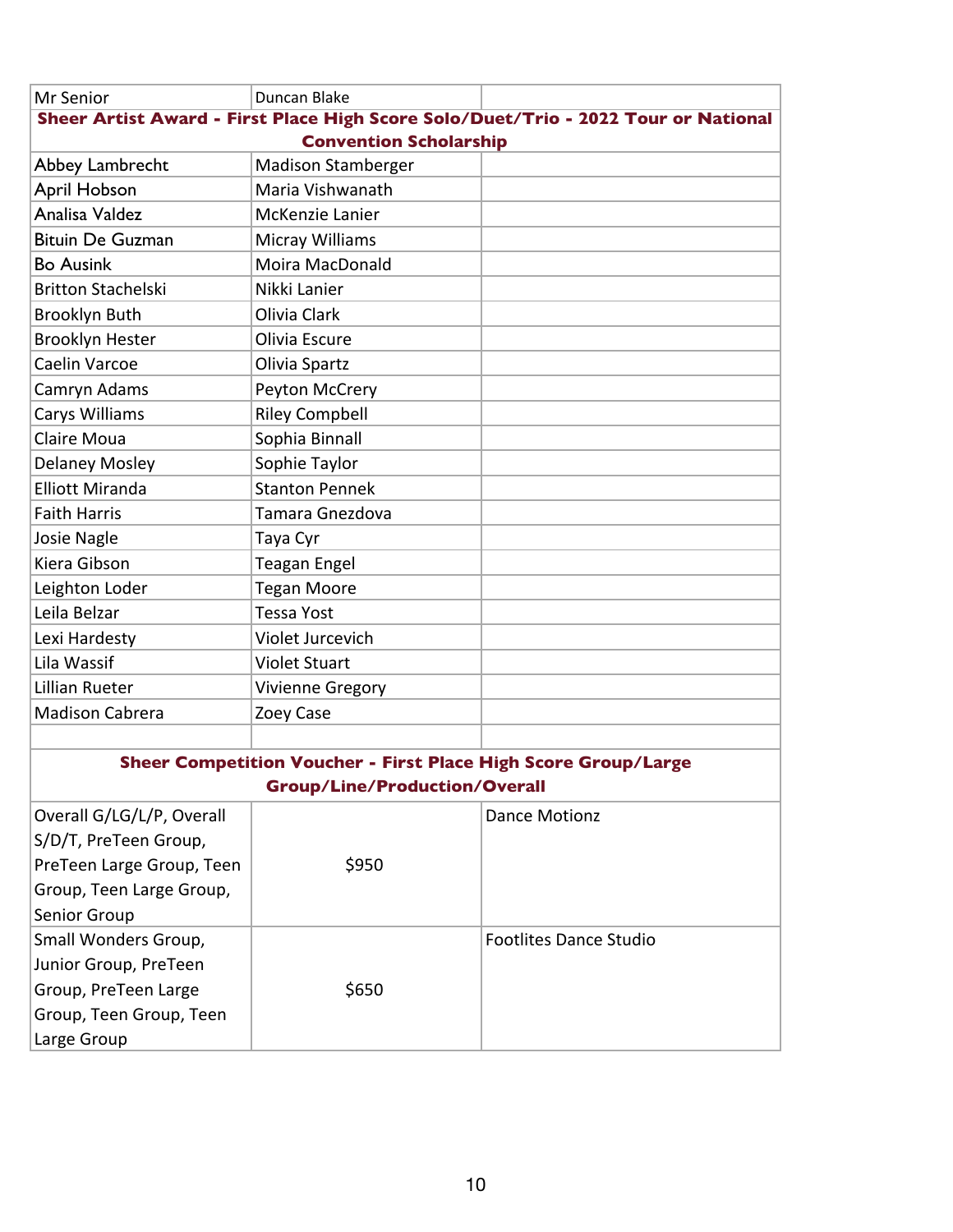| Small Wonders Group,                      |                                             | <b>Big Star Performing Arts Studio</b>                                           |
|-------------------------------------------|---------------------------------------------|----------------------------------------------------------------------------------|
| PreTeen Group, PreTeen                    |                                             |                                                                                  |
| Large Group, Teen Group,                  | \$850                                       |                                                                                  |
| Teen Large Group, 12 and                  |                                             |                                                                                  |
| Under Production, 13+                     |                                             |                                                                                  |
| Production                                |                                             |                                                                                  |
| <b>Small Wonders Large</b>                | \$250                                       | <b>Fabulous Feet Dance Studio</b>                                                |
| Group, Senior Large Group                 |                                             |                                                                                  |
| Junior Large Group                        | \$125                                       | <b>Expressions Dance Studio</b>                                                  |
| Small Wonders Group,                      |                                             | Spokane Elite Dance Studio                                                       |
| <b>Small Wonders Large</b>                | \$350                                       |                                                                                  |
| Group, Small Wonders Line                 |                                             |                                                                                  |
| Junior Group, Junior Large                |                                             | Dance Center of Spokane                                                          |
| Group, 12 and Under                       | \$475                                       |                                                                                  |
| Production, Adult Group                   |                                             |                                                                                  |
|                                           |                                             | Sheer Choreography Award - Outstanding Choreography - 2022 National \$100 Credit |
| #62 Wisely & Slow                         | Dance Center of Spokane                     |                                                                                  |
|                                           |                                             |                                                                                  |
| #349 Disco Divas                          | <b>Creative Arts Dance Studio</b>           |                                                                                  |
| # Somehow                                 | Spokane Elite Dance Studio                  |                                                                                  |
| #231 7th Grade                            | <b>Footlites Dance Studio</b>               |                                                                                  |
| #344 A Thousand Miles                     | <b>Dance Motionz</b>                        |                                                                                  |
| #359 Asylum                               | <b>Expressions Dance Studio</b>             |                                                                                  |
| #429 They Both Reached for                |                                             |                                                                                  |
| the Gun                                   | Dance Theatre Northwest                     |                                                                                  |
| #439 The War                              | Northern Dance Academy                      |                                                                                  |
| #275 Another Op'nin                       |                                             |                                                                                  |
| Another Show                              | <b>Big Star Performing Arts</b>             |                                                                                  |
| #346 Music Music Music                    | Allegro Dance Studio                        |                                                                                  |
| #Fire Meets Fate                          | <b>Dance Unlimited</b>                      |                                                                                  |
| #197 Nothing From Nothing   Fabulous Feet |                                             |                                                                                  |
| #162 Amayzing Gertrude                    | Groovez                                     |                                                                                  |
| #360 We Want It All                       | <b>Divine Performance</b>                   |                                                                                  |
|                                           |                                             | Sheer Excellence Award - Recognition of Faculty in Convention Class - 2022       |
|                                           | <b>Full National Convention Scholarship</b> |                                                                                  |
| <b>Abbey Mott</b>                         | Katie Lathrop                               |                                                                                  |
| Abby Duran                                | Nehima Cortez                               |                                                                                  |
| Caitlyn Petro                             | Jessica Thurman                             |                                                                                  |
| Reagan Jamison<br>Natalie Bentler         | Egara Aragoneses<br>Emma Druffel            |                                                                                  |
| Mylee Hatch                               | Alaina Creekmore                            |                                                                                  |
| Skyler Harasek                            | Mia Lesure                                  |                                                                                  |
| Kaiya Gagaoin                             | <b>Brinly Lancaster</b>                     |                                                                                  |
|                                           |                                             |                                                                                  |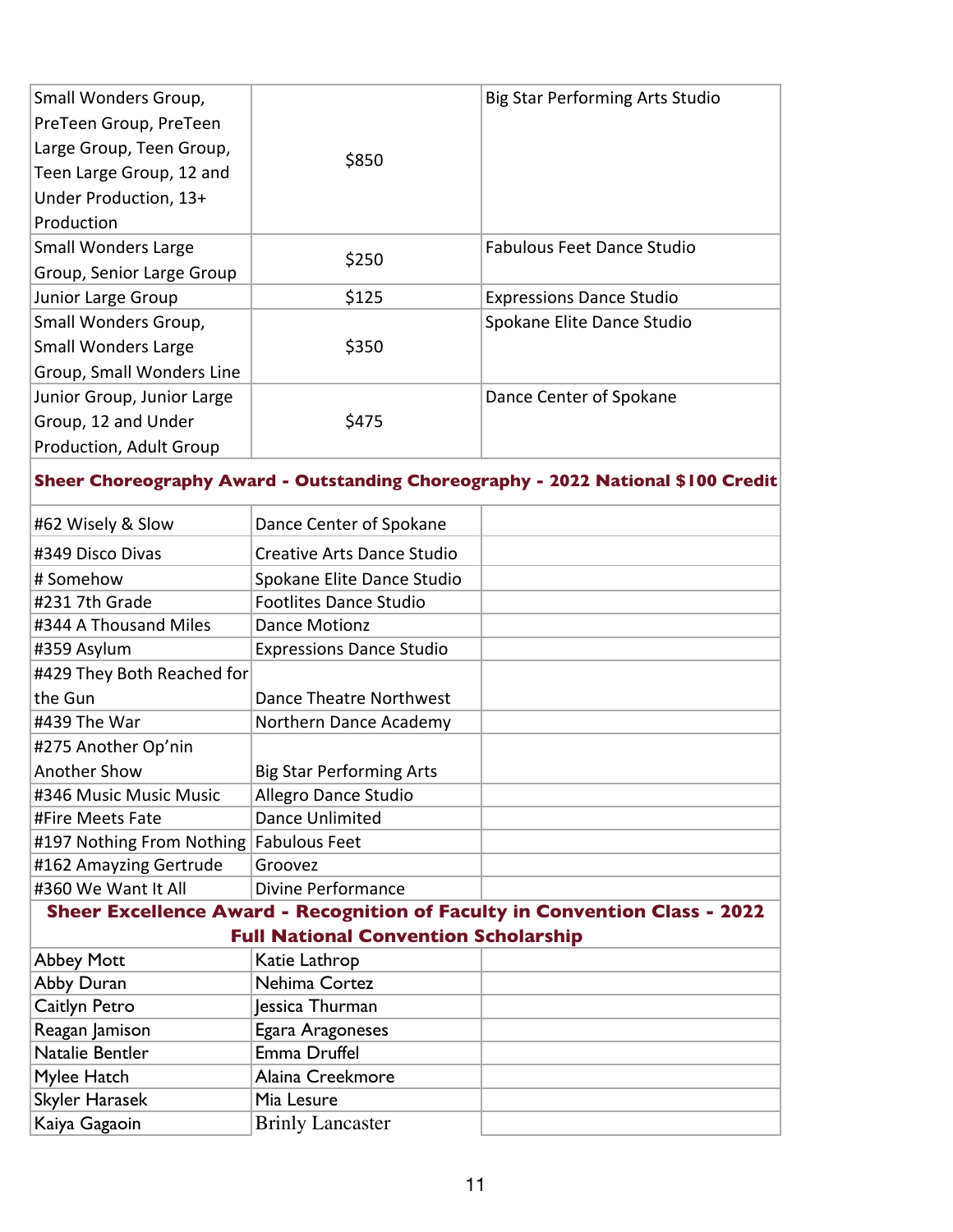| <b>Rilynn Harris</b>  | <b>Tinlee Wilson</b>  |  |
|-----------------------|-----------------------|--|
| Maddie Naslund        | Celeste Sligar        |  |
| Elizabeth Hoare       | <b>Felicity Brown</b> |  |
| Hannah Wright         | <b>Tyre Tyne</b>      |  |
| Gabrielle Van Inwegen | <b>Audrey Cohen</b>   |  |
| <b>Faith Braley</b>   | Emilia Gavin          |  |
| Ella Oien             | Avery Julien          |  |
|                       |                       |  |

# **Sheer Style Award - Highest Score per Dance Style - 2022 National \$100 Credit**

| Acrobatic              | A Little Party             | <b>GROOVZ Studio of Dance</b>          |
|------------------------|----------------------------|----------------------------------------|
| <b>Ballet</b>          | Ordinary Day               | Dance Theatre Northwest                |
| Contemporary           | The State of Nothingness   | <b>Dance Motionz</b>                   |
| Character              | Disco Divas                | <b>Creative Arts Dance Studio</b>      |
| Hip Hop                | Benji                      | <b>Dance Motionz</b>                   |
| Jazz                   | Can't Help Falling In Love | <b>Dance Motionz</b>                   |
| Lyrical                | Breakthrough               | <b>Dance Motionz</b>                   |
| Modern                 | Armed 3                    | Dance Center of Spokane                |
| <b>Musical Theater</b> | The Room Where It Happens  | Spokane Elite Dance Studio             |
| Open                   | $9$ to 5                   | <b>Footlites Dance Studio</b>          |
| Pointe                 | Kitri Variation            | <b>Fabulous Feet Dance Studio</b>      |
| Tap                    | Misirlou                   | <b>Fabulous Feet Dance Studio</b>      |
| Vocal                  | Greatest Star              | <b>Big Star Performing Arts Studio</b> |
|                        |                            |                                        |

# **Sheer Director Award - Highest Score per Dance Studio - 2022 National \$100 Credit**

| #299 Greatest Star           | <b>Big Star Performing Arts</b>   |  |
|------------------------------|-----------------------------------|--|
| #343 Blinding Lights         | Creative Arts Dance Studio        |  |
| #63 I'm Tired, You're Lonely | Dance Center of Spokane           |  |
| #409 Can't Help Falling in   | <b>Dance Motionz</b>              |  |
| #240 I'll Be There for You   | Dance Tech Academy                |  |
| #208 Confident               | Divine Performance & Tech         |  |
| #441 One to the Two          | Dance Unlimited                   |  |
| #429 They Both Reached for   |                                   |  |
| the Gun                      | Dance Theatre Northwest           |  |
| #201 Bushel & a Peck         | <b>Expressions Dance Studio</b>   |  |
| #482 Panic                   | <b>Fabulous Feet Dance Studio</b> |  |
| #389 The Heist               | <b>Footlites Dance Studio</b>     |  |
| #151 Somehow                 | Spokane Elite Dance Studio        |  |
| #439 The War                 | Northern Dance Academy            |  |
|                              |                                   |  |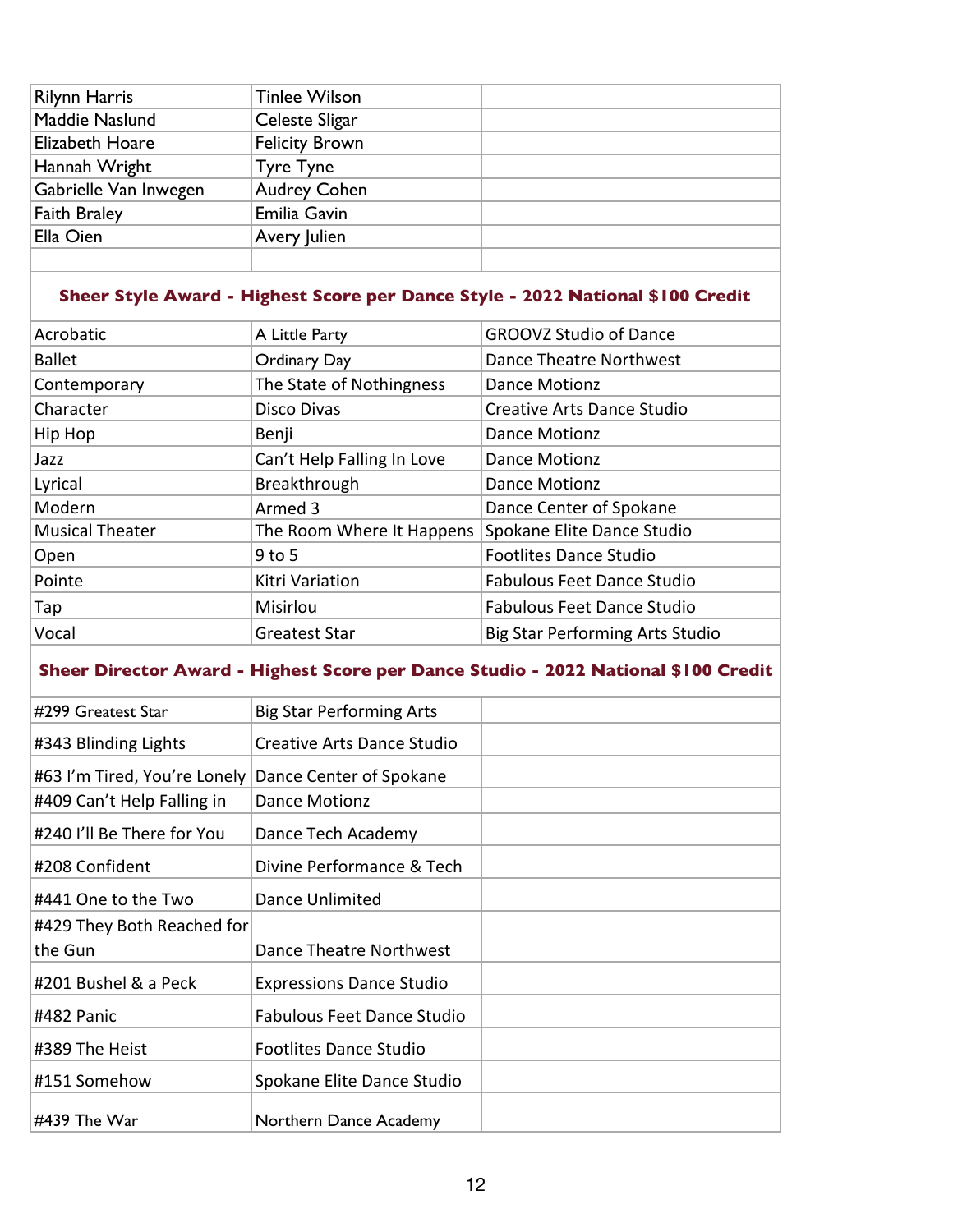| #234 A Little Party                      | Groovz Studio of Dance                                               |                                                                                |
|------------------------------------------|----------------------------------------------------------------------|--------------------------------------------------------------------------------|
| #394 Misunderstood                       | Allegro Dance Studio                                                 |                                                                                |
| <b>MOVE - Half Intensive Scholarship</b> |                                                                      |                                                                                |
| Ella Etsy                                |                                                                      |                                                                                |
|                                          | <b>Wylliams Henry Contemporary Dance Summer Workshop Scholarship</b> |                                                                                |
| Nwannediya Kalu                          |                                                                      |                                                                                |
| <b>UNLV Summer Intensive Scholarship</b> |                                                                      |                                                                                |
| Aja Kimsey                               | 1/2 Scholarship                                                      |                                                                                |
| Katie Leo                                | 1/2 Scholarship                                                      |                                                                                |
| <b>Congeniality Award</b>                |                                                                      |                                                                                |
| <b>Fabulous Feet Dance Studio</b>        |                                                                      |                                                                                |
|                                          |                                                                      | Vickie Sheer Award - Achievement Above and Beyond Expectations - 2022 National |
|                                          | \$50 Credit                                                          |                                                                                |
| <b>Small Wonder</b>                      | Sophia Backus                                                        | Spokane Elite Dance Studio                                                     |
| Junior                                   | Makena Gilstrap                                                      | <b>Fabulous Feet Dance Studio</b>                                              |
| Male                                     | <b>Bo Ausink</b>                                                     | <b>Footlites Dance Studio</b>                                                  |
| Pre-Teen                                 | Camryn Adams                                                         | <b>Footlites Dance Studio</b>                                                  |
| Teen                                     | Brooklyn Buth                                                        | <b>Dance Motionz</b>                                                           |
| Senior                                   | Lily Creasey                                                         | <b>Dance Motionz</b>                                                           |
| <b>CASH AWARDS</b>                       |                                                                      |                                                                                |
| Most Broadway Ready                      | 108 The Room Where it<br>Happened                                    | Spokane Elite Dance Studio                                                     |
| <b>Most Artistry</b>                     | 409 Can't Help Falling in Love                                       | <b>Dance Motionz</b>                                                           |
| Storyteller Award                        | 482 Panic                                                            | <b>Fabulous Feet Dance Studio</b>                                              |
| <b>Swagalicious</b>                      | 389 The Heist                                                        | <b>Footlites Dance Studio</b>                                                  |
| <b>SPECIAL AWARDS</b>                    |                                                                      |                                                                                |
| <b>Sheer Excellence</b>                  | #358 Girls                                                           |                                                                                |
| Sheer Inspiration                        | #118 Breakthrough                                                    |                                                                                |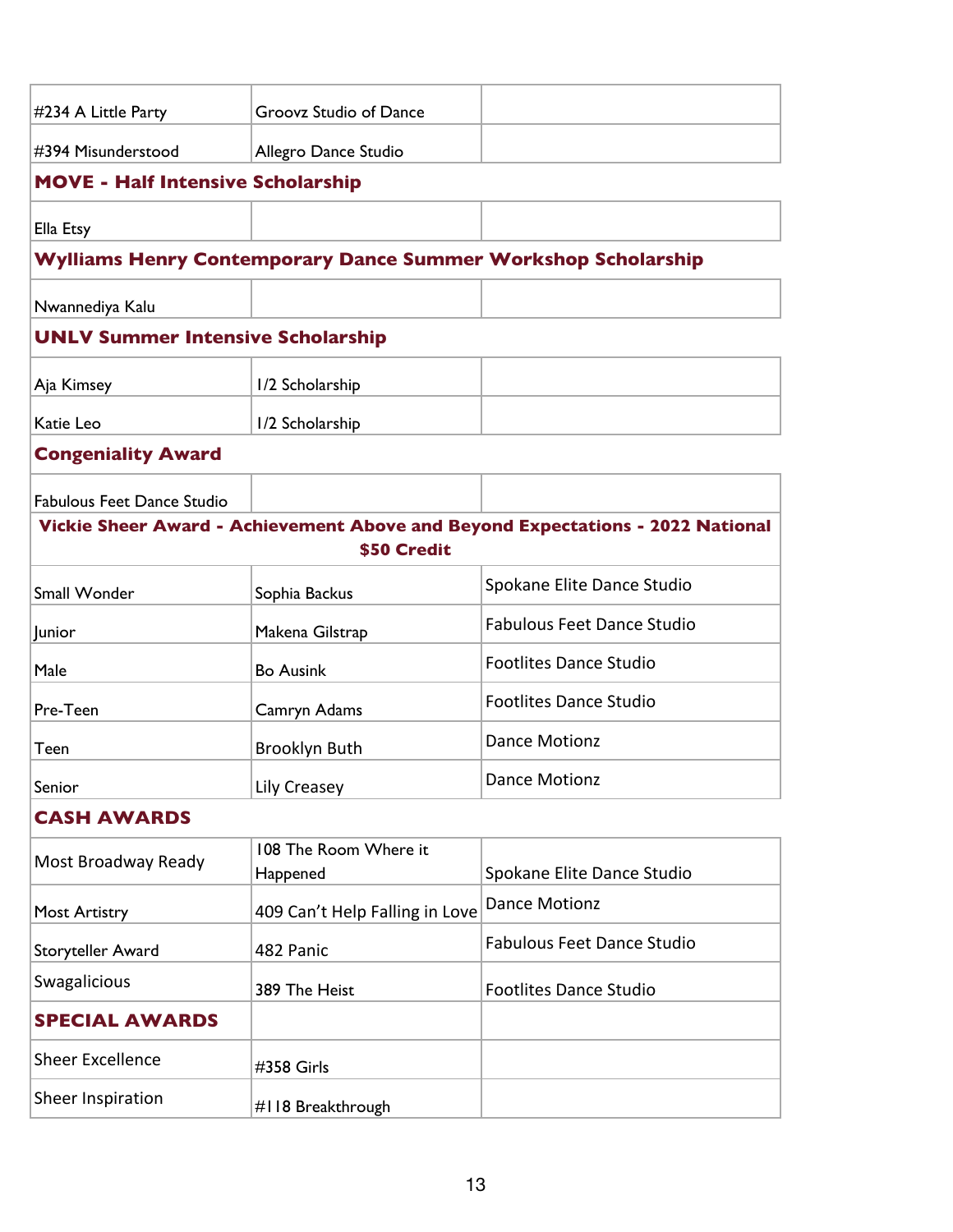| <b>Sheer Presence</b>       | #241 Almost There                    |  |
|-----------------------------|--------------------------------------|--|
| <b>Sheer Technique</b>      | #145 Bruises                         |  |
| <b>Sheer Confidence</b>     | #291 Ghostbusters                    |  |
| Sheer Joy                   | #166 Best Day Ever                   |  |
| <b>Sheer Radiance</b>       | #371 Survivor                        |  |
| <b>Sheer Beauty</b>         | #215 Smile                           |  |
| <b>Sheer Energetic</b>      | #225 Finesse                         |  |
| <b>Sheer Force</b>          | #67 Armed 3                          |  |
| <b>Sheet Personality</b>    | #74 Poisoning Pigeons in the Park    |  |
| <b>Sheer Sophistication</b> | #146 Closure                         |  |
| <b>Sheer Brilliance</b>     | #362 Boogie Bumper                   |  |
| <b>Sheer Entertainment</b>  | #310 DCOS Morning News               |  |
| <b>Sheer Genius</b>         | #463 The State of Nothingness        |  |
| <b>Sheer Spirit</b>         | #229 Popular                         |  |
| <b>Sheer Charisma</b>       | #173 Hudson St Orphanage             |  |
| <b>Sheer Enthusiasm</b>     | #86 Men at Work                      |  |
| <b>Sheer Powerhouse</b>     | #453 Paradise                        |  |
| Sheer Strength              | #93 Toxic                            |  |
| <b>Sheer Control</b>        | #382 This Is What Anxiety Feels Like |  |
| Sheer Rhythm                | #105 Ain't Got Far to Go             |  |
| <b>Sheer Costume</b>        | #255 Spooky                          |  |
| <b>Sheer Fabulous</b>       | #299 Greatest Star                   |  |
| Sheer Legs                  | #47 Haus of Holbein                  |  |
| <b>Sheer Sensation</b>      | #388 Misirlou                        |  |
| <b>Sheer Dazzling</b>       | #331 For Real                        |  |
| <b>Sheer Fierceness</b>     | #293 Looking At Me                   |  |
| <b>Sheer Performance</b>    | #201 Bushel and a Peck               |  |